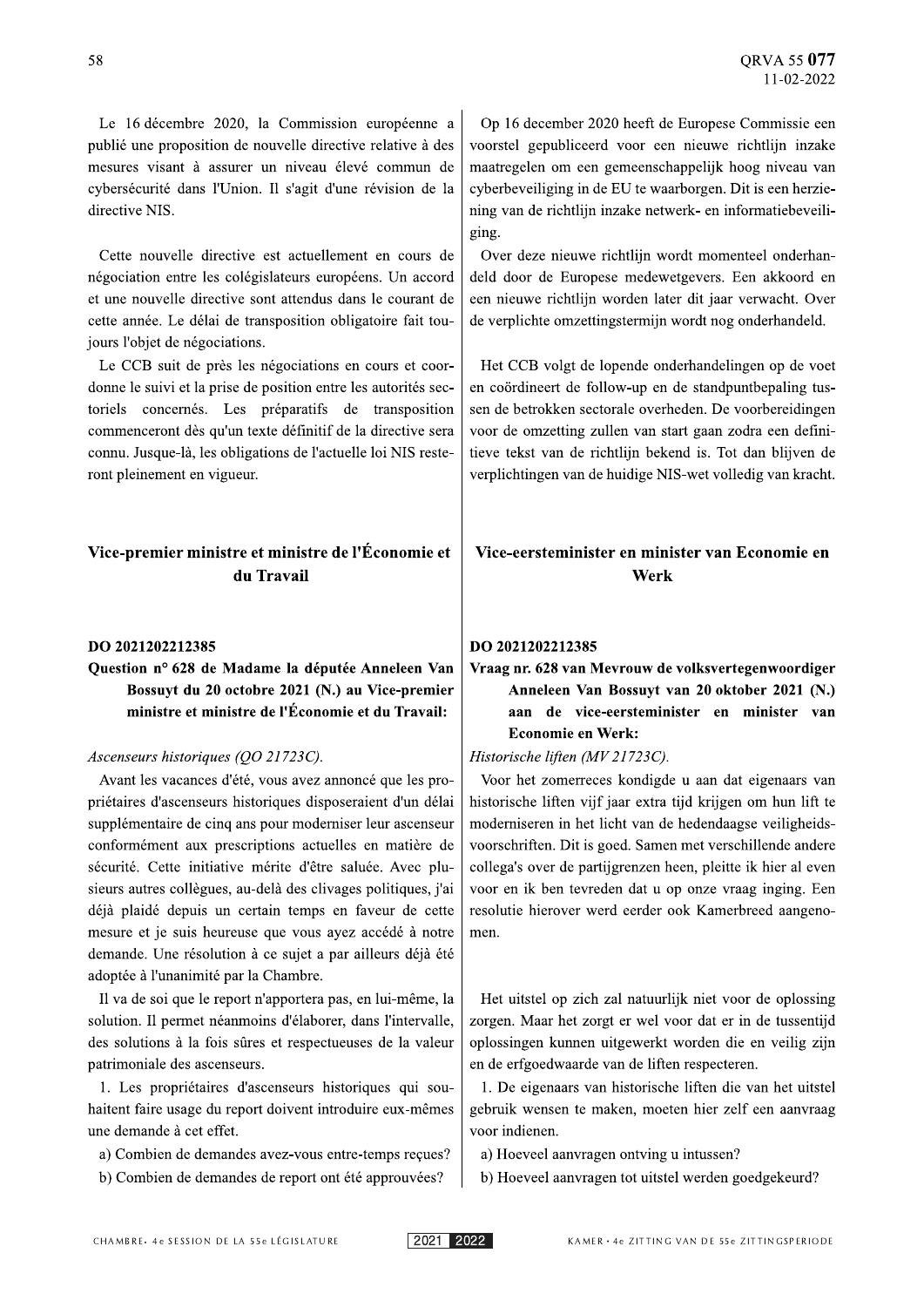c) Combien de demandes de report ont été refusées et pour quelles raisons?

2. Où en est la recherche de solutions spécifiques permettant de moderniser les ascenseurs historiques tout en respectant leur valeur patrimoniale? Quelles démarches concrètes ont déjà été entreprises?

3. Une concertation a-t-elle encore eu lieu entre le SPF Économie, les associations de propriétaires et les sociétés de contrôle?

4. Une concertation a-t-elle eu lieu entre le SPF Économie et les entités fédérées, compétentes en matière de patrimoine?

5. Quelle est la position du SPF Économie par rapport à la méthode Kinney? Cette méthode est-elle entre-temps acceptée comme méthode de contrôle valable?

6. Prévoyez-vous d'autres modifications de l'arrêté royal du 9 mars 2003 relatif à la sécurité des ascenseurs?

Réponse du Vice-premier ministre et ministre de l'Économie et du Travail du 07 février 2022, à la question nº 628 de Madame la députée Anneleen Van Bossuyt du 20 octobre 2021 (N.):

Les propriétaires ne doivent pas demander un délai supplémentaire. Un délai supplémentaire est automatiquement appliqué pour les ascenseurs reconnus historiques par les services patrimoniaux des régions Je ne dispose pas de données chiffrées ou des statistiques en la matière.

Le SPF Économie a convenu de lancer un groupe de concertation afin de chercher des solutions techniques alternatives pour les ascenseurs historiques. La prochaine concertation entre le SPF Économie et les états fédérés aura lieu le 27 octobre 2021. Pour l'instant, il n'y a pas encore de nouvelle concertation prévue avec les associations de propriétaires. Le SPF Économie, le SPF Emploi et les SECT ont des concertations régulières. La prochaine concertation aura normalement lieu en novembre.

La méthode Kinney est acceptée comme méthode pour l'analyse de risques depuis la publication originale de l'arrêté royal relatif à la sécurité des ascenseurs. Il en est également fait mention explicite dans le guide édité par le SPF Économie pour les analyses de risques, depuis sa première édition en 2005. Entretemps, il est toutefois nécessaire d'émettre des réserves sur cette méthode particulière. car elle peut conduire à des conclusions très différentes. Le principe de l'analyse des risques sera maintenu, mais au moins une autre méthode sera promue.

c) Hoeveel aanvragen tot uitstel werden afgekeurd en omwille van welke redenen?

2. Wat is de stand van zaken in de zoektocht naar specifieke oplossingen voor de modernisering van historische liften waarbij de erfgoedwaarde gerespecteerd wordt? Welke concrete stappen werden er al genomen?

3. Vond er nog overleg plaats tussen de FOD Economie, eigenaarsverenigingen en keuringsmaatschappijen?

4. Vond er nog overleg plaats tussen de FOD Economie en de deelstaten, bevoegd voor erfgoed?

5. Wat is de houding van de FOD Economie tegenover de Kinney-methode? Wordt deze methode intussen aanvaard als geldige keuringsmethode?

6. Voorziet u verdere aanpassingen aan het betreffende koninklijk besluit van 9 maart 2003 aangaande de veiligheid van liften?

Antwoord van de vice-eersteminister en minister van Economie en Werk van 07 februari 2022, op de vraag nr. 628 van Mevrouw de volksvertegenwoordiger Anneleen Van Bossuyt van 20 oktober 2021 (N.):

Eigenaars hoeven bij mijn diensten geen uitstel te vragen. Het uitstel zal er automatisch zijn voor de liften die een erkenning hebben door de gewestelijke erfgoeddiensten. Ik kan hierover geen cijfers of statistieken meedelen.

De FOD Economie is overeengekomen een overleggroep op te starten om alternatieve technische oplossingen te zoeken voor historische liften. Het eerstvolgende overleg tussen de FOD Economie en de deelstaten zal plaatsvinden op 27 oktober 2021. Met de eigenaarsverenigingen is momenteel nog geen nieuw overleg gepland. Tussen de FOD Economie, de FOD WASO en de EDTC's is er op regelmatige basis overleg. Het volgende overleg zal normaal gezien plaatsvinden in november.

De Kinney-methode wordt al sinds de originele publicatie van het koninklijk besluit betreffende de veiligheid van liften aanvaard als methode voor risicoanalyse. Dit staat ook expliciet zo vermeld in de door de FOD Economie uitgegeven gids voor risicoanalyses, sinds de eerste uitgave in 2005. Intussen is het echter nodig om voorbehoud te maken betreffende deze specifieke methode omdat ze tot zeer uiteenlopende conclusies kan leiden. Het principe van de risicoanalyse zal echter behouden worden, waarbij minstens een andere methode zal worden gepromoot.